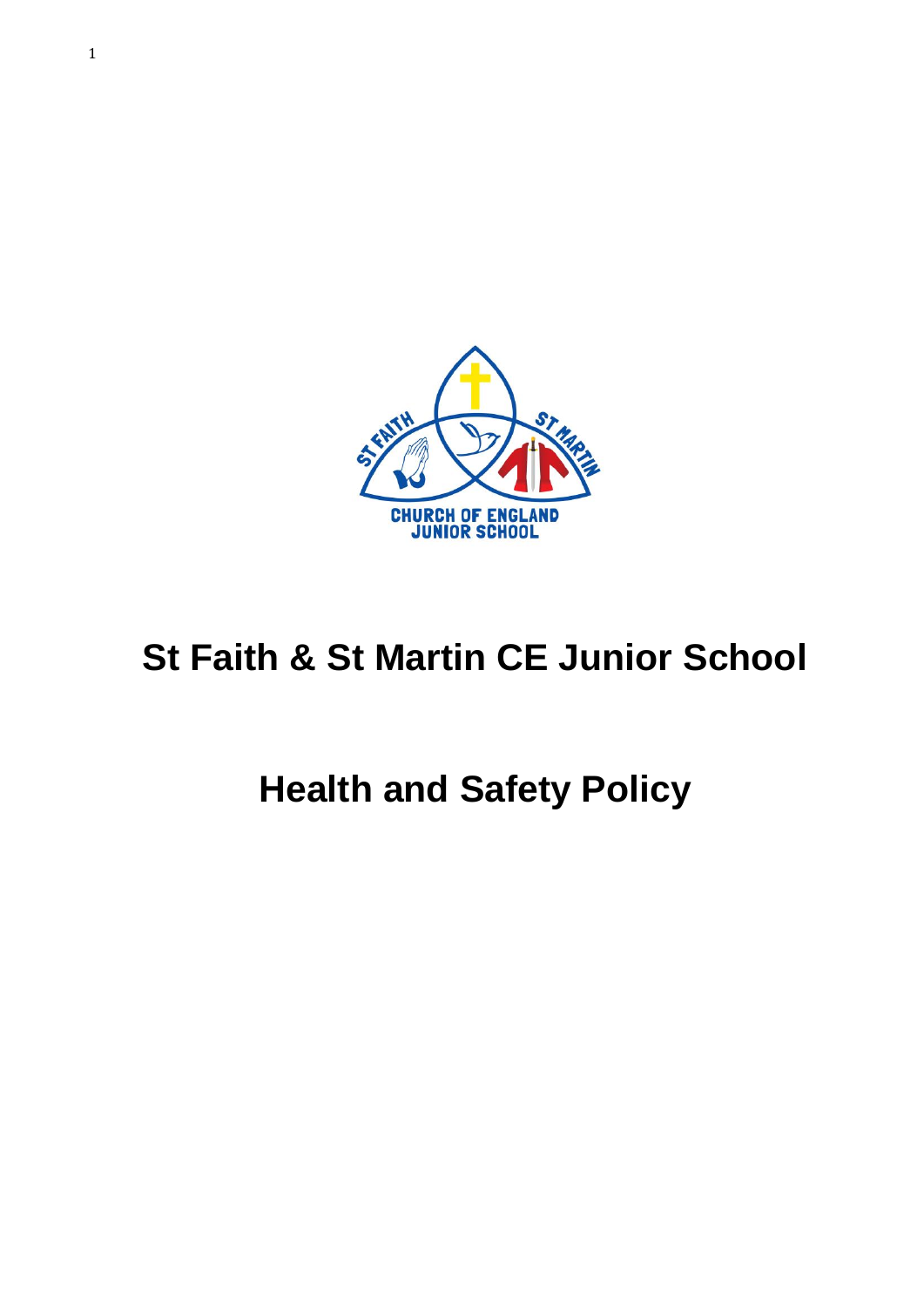# **1. Statement of Intent for Health & Safety Policy**

# **The Governing Body is commited to:**

- The provision of safe and healthy conditions for pupils, staff and visitors
- Compliance with all the relevent health and safety legislation
- Seeking the co-operation of staff, pupils, parents and contractors to minimise injuries and work-related ill health.

The Governors and Headteacher recognise the importance of safety, health and welfare in the successful operation of all its activities. They believe in the active participation of every child and every adult in order to achieve and maintain the highest practicable standard of accident prevention. Success in this relies on the initiative and the co-operation of all staff, pupils and their families.

#### **2. Introduction**

This policy covers activities of St Faith & St Martin C of E Junior School (SFSM). It is to be read in conjuction with the Corporate Health & Safety Policy of Lincolnshire County Council (found by following this link: [https://www.lincolnshire.gov.uk/jobs/manuals/health-and-safety](https://www.lincolnshire.gov.uk/jobs/manuals/health-and-safety-manual/health-and-safety-posters/)[manual/health-and-safety-posters/](https://www.lincolnshire.gov.uk/jobs/manuals/health-and-safety-manual/health-and-safety-posters/) )

It is impossible to list every hazard likely to be present at any time and therefore everyone must be continually vigilant to ensure that any new hazards are identified and appropriate arrangemetns are implemented to control the risks. The main hazards and risk control arrangements are detailed in this policy.

If any member of the school community is in doubt about any respect of health and safety, they should ask the Headteacher, Site Manager or School Business Manager. Where necessary specialist advice will be sought.

The Governors and Headteacher are required by the Health and Safety at work Act 1974 to afford facilities for consulting with Trade Union safety representatives and to establish safety committees where requested.

#### **3. Organisational Responsibilities**

It is the responsibility of the Governing Body and the Headteacher to ensure that the policy remains valid and is operated effecively within the establishment, ensuring the communication of the relevant information to all staff.

The Health and Safety at work act 1974 makes it the legal duty of the Employer and its employees to take reasonable care for health, safety and welfare of themselves, other employees and all other persons who may be affected by their acts or ommisions.

All staff are responsible for reporting to the Headteacher, or a responsible person nominated by the Headteacher, any hazards or safety defects which they cannot eliminate themselves. The designated officer to deal with health and safety issues is the Site Manager.

All new members of staff must be given a copy of the Health and Safety Policy during their induction meeting. Their duties under that policy must be discussed and understood. New members of staff should be made aware of any special responsibilities under under the policy.

Supply teachers, sports coaches and volunteers must be made fully aware of any local arrangements for emergency action, i.e. fire evactation, accident procedures and reporting of any other safety arrangements which may affect them during their time spent on the school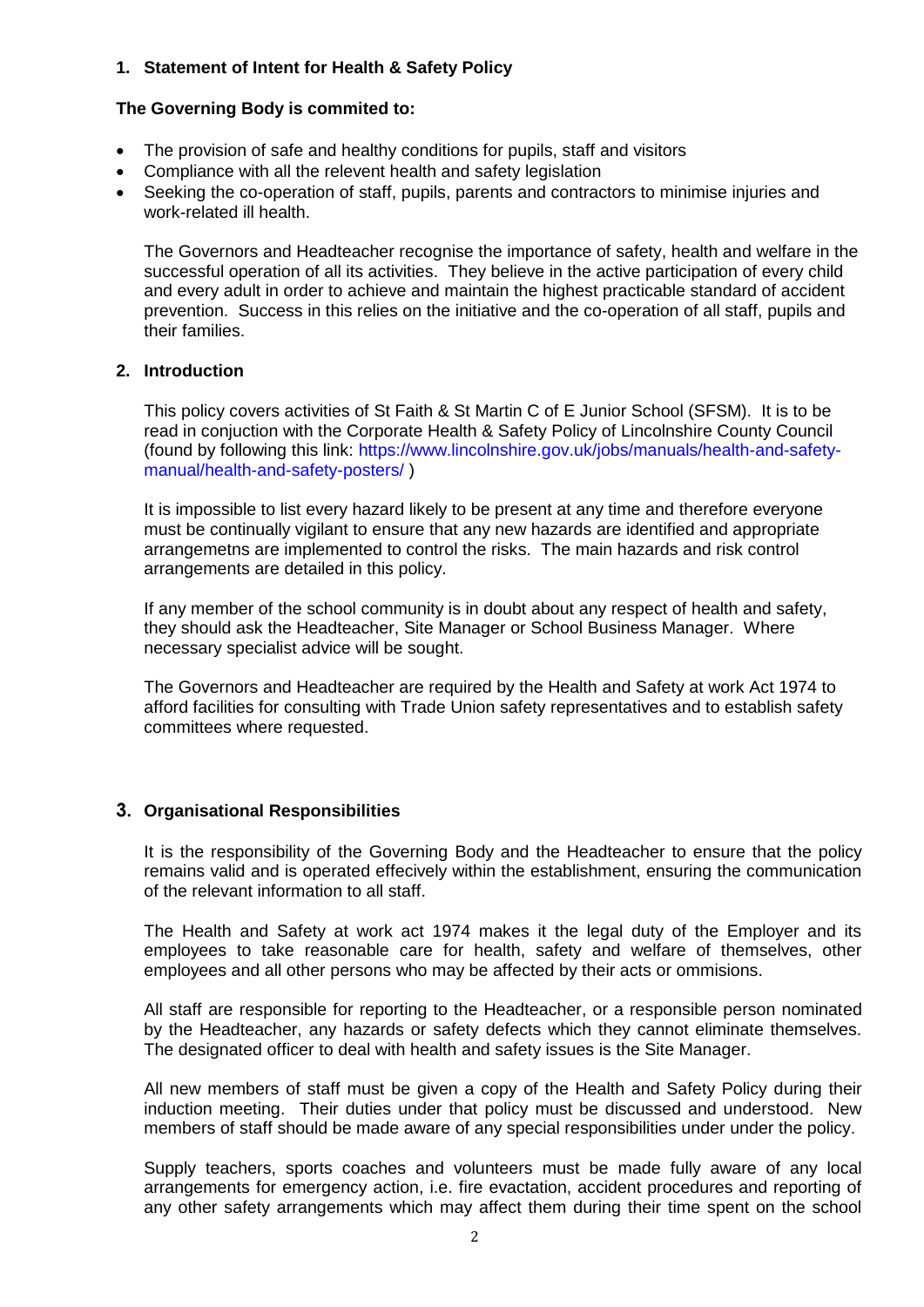premises.

Staff should be vigilant at all times regarding personal, pupil and school security.

Pupils are expected to exercise personal responsibiltiy for their own health and safety and that of others, observe standards of dress and behaviour consitent with the safety of themselves and others and to observe the schools rules, in particular the instructions of staff.

# **4. Competent Persons**

A safety professional from Lincolnshire County Council has been appointed as a competent person, as required under the Health & Safety Management Regulations 1992. They are available for advice and guidance on hazards and legislation affecting the activties of education establishments. They can be contacted at Lincolnshire County Council 01522 836717.

# **5. Security of the School Site**

External doors and windows are checked daily by the Site Manager. School is opened at 7.30am and closed at 6pm. This is mainly carried out by the site Manager.

The main school gate is opened at 8.40am for the pupils to enter classrooms and locked at 8.50 when the school day starts. This gate is generally kept locked by means of a padlock during the school day. Any visitors or contractors are always escorted onto the school site.

The main reception can only be entered through an access controlled door, the button is located behind the reception desk and can only be operated by office staff. Access to the main school is gained through an access controlled door. All staff gain access by using a 'bullet'. The other side of these doors there is a green button, however, pupils are made aware that they should not press it unless they are told to by a member of staff.

The school is fitted with a burglar alarm which is checked and maintained to ensure working correctly. All key holders have a fob to ensure that the alarm is set before the school is locked at night.

#### **6. Visitors to School**

All visitors access school via the main reception and are asked to sign the visitors signing in book which includes date, name, purpose of visit, time in/out and they are asked for ID. Once the nature of the visit has been established, they are given a visitors badge which must be displayed at all times.

Volunteers, sports coaches and anyone regularly working with pupils will need a DBS check prior to commencing their work. The School Business Manager is responsible for ensuring that the necessary checks are undertaken and that the Single Central Register is kept up to date.

#### **7. Machinery and Electrical Equipment**

Electrical equipment and systems are subject to the Electricity at Work Regulations 1989. The Chief Property Officer is responsible for arranging the routine testing of sockets to ensure proper earth continuity and correct phase/neutral connections. The testing will be carried out every 5 years.

The Headteaher is responsible for maintaining an up to date inventory of all portable electrical equipment. All items of portable electrical equipment must be tested by a competent person on an annual basis in accordance with the Electricity at Work Regulations. All equipment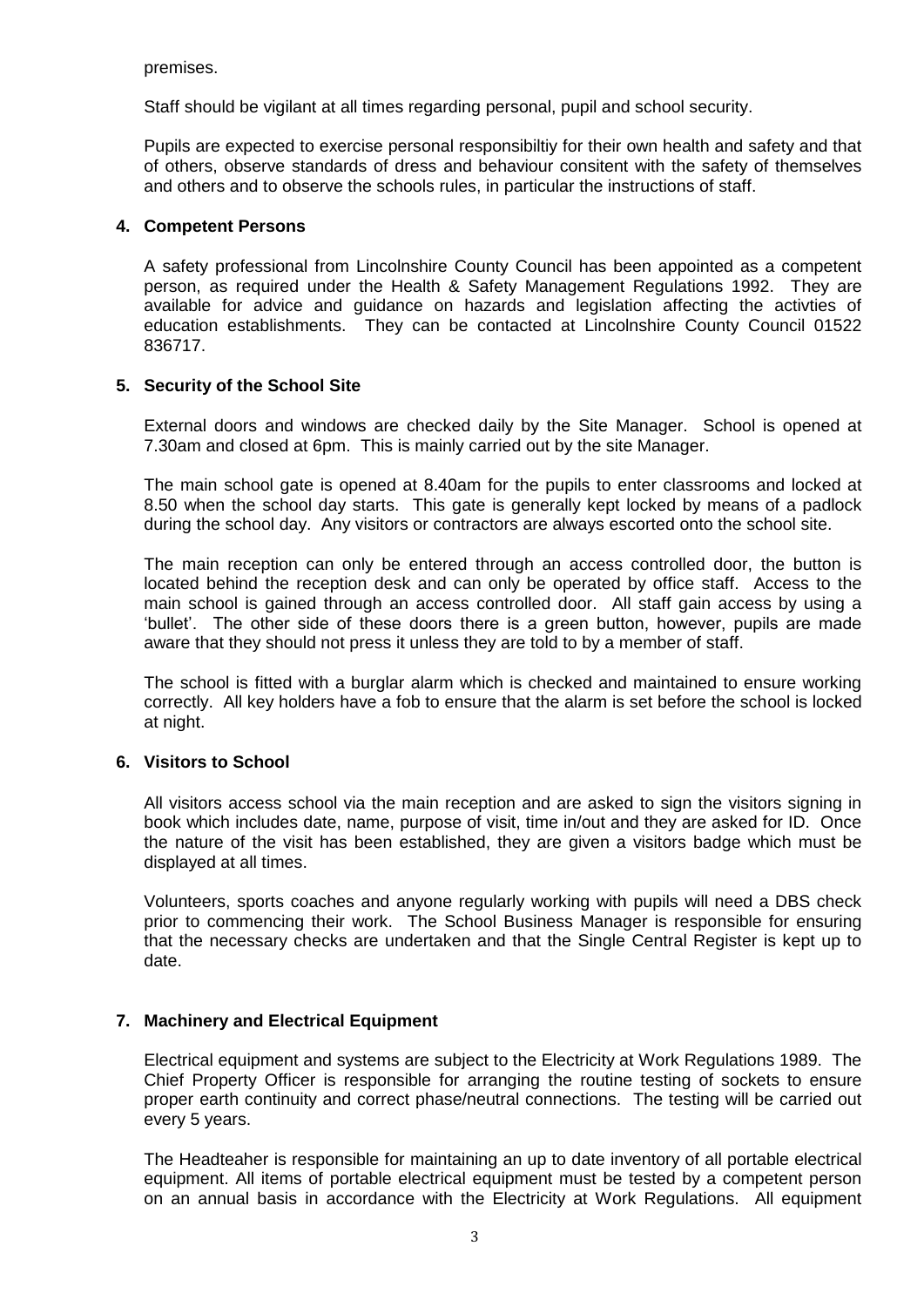maintenance inspections must be formally recorded.

All pieces of portable electrical equipment must be fitted with safety type plug heads BS1363

# **8. Physical Education**

PE equipment will be serviced annually. It is good practice for teachers and children to check equipment before and during lessons. Any damaged, worn or unsafe equipment should be reported to the Headteacher or School Business Manager. Equipment including apparatus should be returned to the place it was taken from and left in a tidy state.

PE should only be delivered by a qualified teacher or appropriately qualified coach. During each PE lesson, the adult/s leading the session should be visible to all the pupils so that supervision can be maximised and any potential accidents identified.

PE mats must be used sensibly during lessons and should not be used for landing from agreat height but only for a planned controlled descent of a pupil. At least 2 children should carry PE equipment, for example each end of a bench.

Adults and children must wear suitable clothing and footwear for all PE sessions. Long hair must be tied back and any ear-rings must be removed or suitably covered. Adults should consider the possible risk of injury to others from their own jewellery

#### **9. Fire Precautions**

Notices are posted around the school buildings and in classrooms showing the location of the fire exits and fire extiguishers. Staff should familiarise themselves with these and make sure that pupils are aware of the procedures should there be a fire. All staff are responsible for knowing the location of fire exits. They should also know the location of assembly points in the event of a fire.

The Site Manager has prepared maps and marked them around school with marked the nearest fire exit. There is also a map and a corresponding number in each classroom. The assembly points are also marked out on the school playground.

The Headteacher is responsible for ensuring that termly fire drills are carried out, that the fire alarms are regularly tested and that the emergency lighting is also tested on a regular basis. These duties are routinely carried out by the Site Manager and findings detailed in the Fire Risk Assessment.

The most important part of fire control is prevention. All staff should be aware of the fire hazzards certain materials and substances may cause.

#### **10. General Safety in Corridors, Classrooms and communal areas**

Adults and pupils must walk quietly about the school building. Adults must stop and remind all pupils who are not walking

All areas of school should be kept tidy and free from obstructions or trip hazzards. Good practice should include:

- Tuck chairs under tables
- Return equipment after use
- Keep exits and doorways clear
- Pick up items found on the floor
- Keep cupboard doors closed
- Wipe up spillages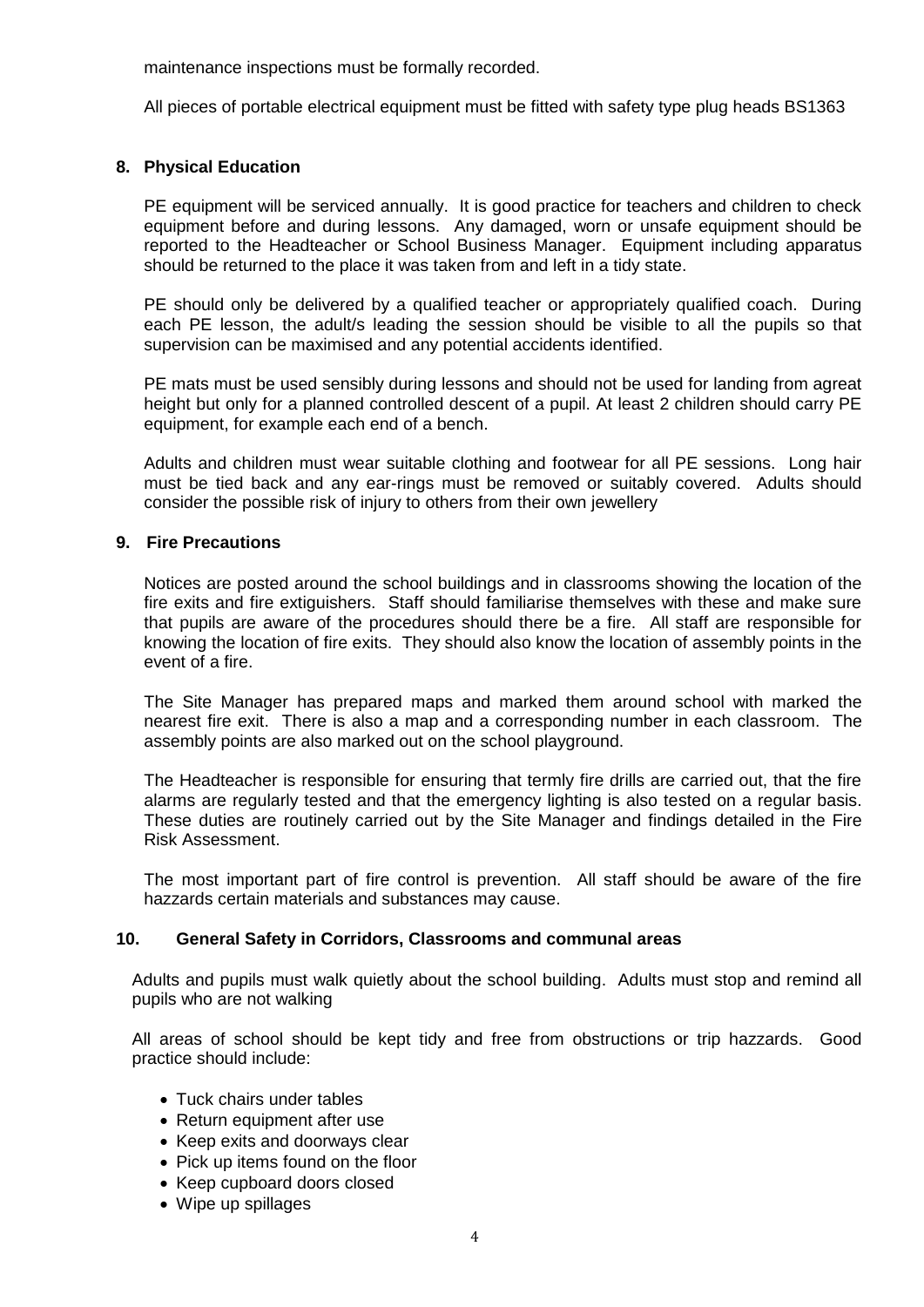• Ceramic plates and cups to stay in the staffroom

Pupils should be reminded not to rock on their chairs as this can cause serious head and back Injuries. Pupils should never be permitted to stand on chairs or tables.

Specific attention should be given to wires trailing from computers and other electrical equipment, particularly in the classroom. Any trailing leads should be channelled through either purpose designed equipment or products sold for this purpose.

Staff should not attempt to lift or move anything they consider to be too heavy or awkward and should always ask for equipment or help to move any such objects. There are trolleys located around school to transport heavy goods, such as cleaning materials and bulk orders of stationery. The Site Manager will move these goods on request.

Workstations should be regularly assessed to ensure that staff are not subject to any kind of injury such as Repetitive Strain Injury (RSI) when using a computer keyboard. Staff should be aware of this type of injury and any discomfort reported immediately. These checks should be carried out when required or at least annually.

#### **11. First Aid for Pupils**

It is the policy of the school to train as many teachers and midday meal supervisors as possible in emergency first aid so that there is always cover for the most likely times that injuries occur and for absences/school trips etc. (list of trained first aiders) This training is repeated every 3 years to maintain competence.

First aid boxes stocked with the recommended contents are located in the school office and dining hall and the Office Assistant has been made responsible for checking the contents on a monthly basis and replacing any items used. All staff should familiarise themselves with the location of these so that, in the event of an injury or acute illness, these can be located quickly.

Staff should administer first aid treatment in accordance with their training and always err on the side of caution by referring pupils for further medical attention as set out below or when in doubt.

Head injuries can easily be underrated. Any significant knock to the head which shows signs of swelling, grazing, crushing, or which changes the behaviour of the pupil, should be referred immediately for further medical attention. Slight knocks to pupils who have had previous head injuries could be serious and these also should be referred immediately for further medical attention. Parents are to be contacted immediately where further medical attention is necessary and informed via the standard letter of any non significant head bumps which show no signs or only slight reddening.

Broken bones may sometimes not be obvious in children. Any injury which results in continued pain or changed mobility should be referred immediately for further medical attention.

Aids and hepatitis B viruses are a risk to staff involved in the provision of first aid. The universal precautions for cleaning up body fluid spillages detailed in the Department of Health poster 'Guidance on infection control in schools and nurseries' should be followed to prevent the spread of infection. This poster is displayed in the School Office.

All accidents are recorded and monitored. (Please see form at the end of this policy). All staff hold an emergency first aid certificate. Regular emergency first aid courses are held for all staff. Notifiable accidents and incidents are recorded and passed to the LA as appropriate.

Slips to parents informing them of accidents to their children are recorded on an accident slip which is sent home with the pupil. The accident book is checked each half term for trends of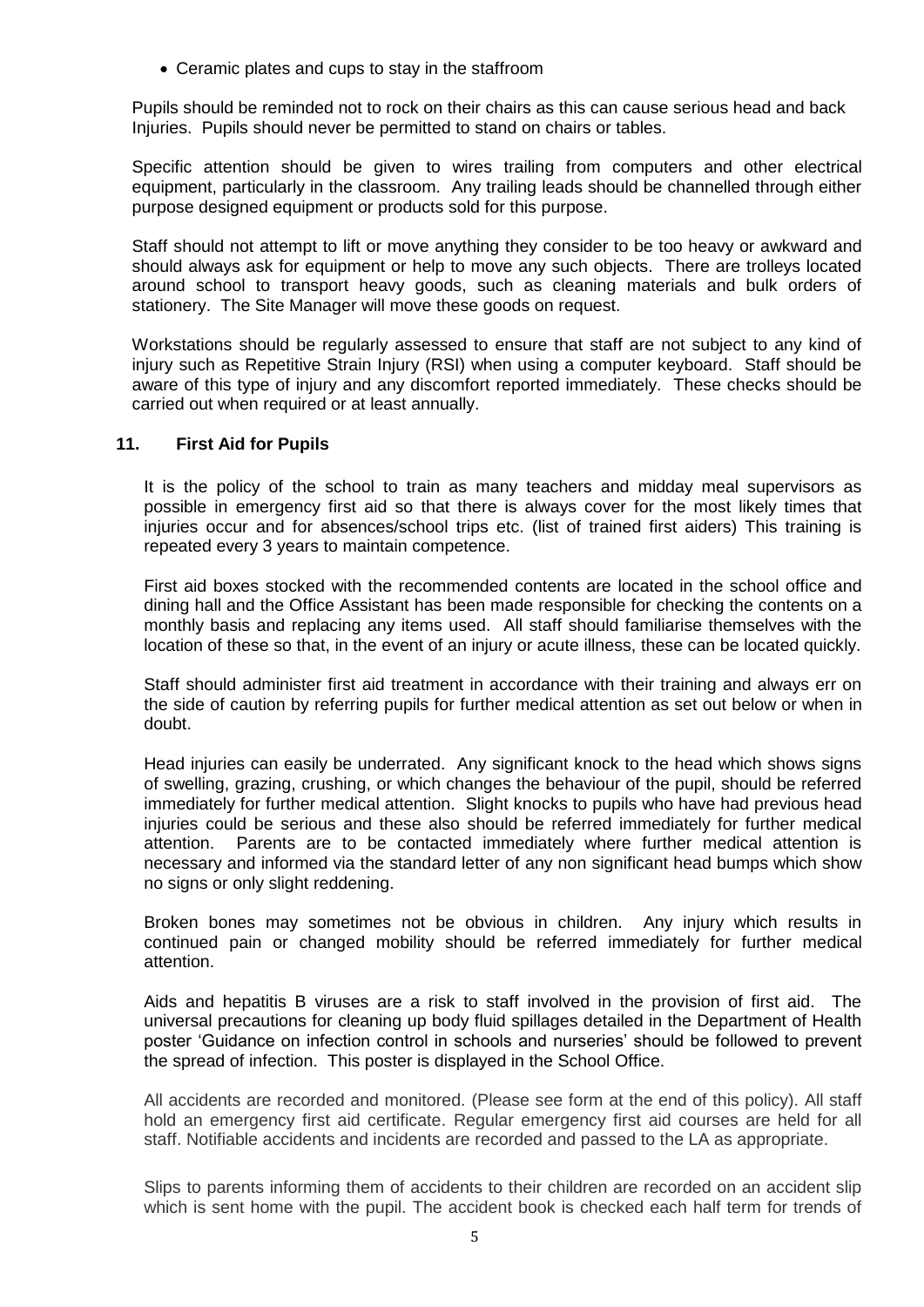accidents. Slips are always sent to parents when children have a bump on the head.

Plastic, disposable gloves are available and all staff are advised to use these when dealing with bleeding or other cases of body fluids. If there is an emergency situation, an ambulance is called to transport a child to hospital. Wherever possible, the parent should accompany their child. If this is not possible, the child is accompanied by two members of staff. In a non emergency situation, staff can transport a child, but should ensure they have correct insurance cover, otherwise a taxi must be used.

# **12. Injury Reporting**

Minor pupil injuries/first aid treatments will be recorded by the person administering first aid in a book kept in the office.

All employee injuries and significant injuries to pupils will be recorded on report form PO3. See links at the end of this document.

The Headteacher is responsible for telephoning Health & Safety executive (HSE) 0845 300 9923)or online at [www.hse.gov.uk/riddor](http://www.hse.gov.uk/riddor) in the event of 'Fatal', 'Major' or 'Over 3 Day Absence' injuries, 'Reportable Diseases' and 'Dangerous Occurrences' as required by the Reporting of Injuries, Diseases and Dangerous Occurrences Regulations 1995 (RIDDOR).

'Major' injuries to pupils and visitors are those which require them being taken directly to hospital. This only applies to injuries which arise out of or in connection with work, either through a premises fault or through work organisation, such as lack of care. Injuries arising out of curriculum sporting activities, requiring hospital treatment, are reportable. Injuries which arise from play activities or health conditions are not reportable, unless these happen in connection with work, or as a result of work activities.

'Major' injuries to staff are basically any break of the large bones or any injury which requires hospitalisation for more than 24 hours.

'Over 3 day' absence are injuries to staff do not not count the day of the injury but every day after when they were unable to carry out their normal duties is counted, irrespective of weekends, holidays etc.

Injuries to people not at work (in particular pupils – but includes visitors, parents etc) there is a different reporting criteria, set out in paras 45-49 of L73 (Guide to RIDDOR).

'Reportable Diseases' are those notified by a doctor's certificate. These diseases are numerous but rare and include injuries from repetitive movements, infections such as Leptospirosis, Tetanus Hepatitis and Legionellosis conditions from exposure to substances such as occupational dermatitis. The Health and Safety Team (01522 836713) shall be contacted for further details if there is any suspicion of a reportable disease.

Injuries to self employed persons working on school premises must be reported in the same way as for school staff.

Some incidents which do not result in injury must also be reported to the ICC. These are known as 'Dangerous Occurrences' and are only those which are specified by the Regulations. These are mainly large incidents in the construction and manufacturing, but do include the failure of a lift and fires or electrical short circuits which disrupt activities for more than 24 hours. Refer to Schedule 2 of the regulations for more detail.

Please see the table at the end of this policy as a guide for reportable and non reportable accidents.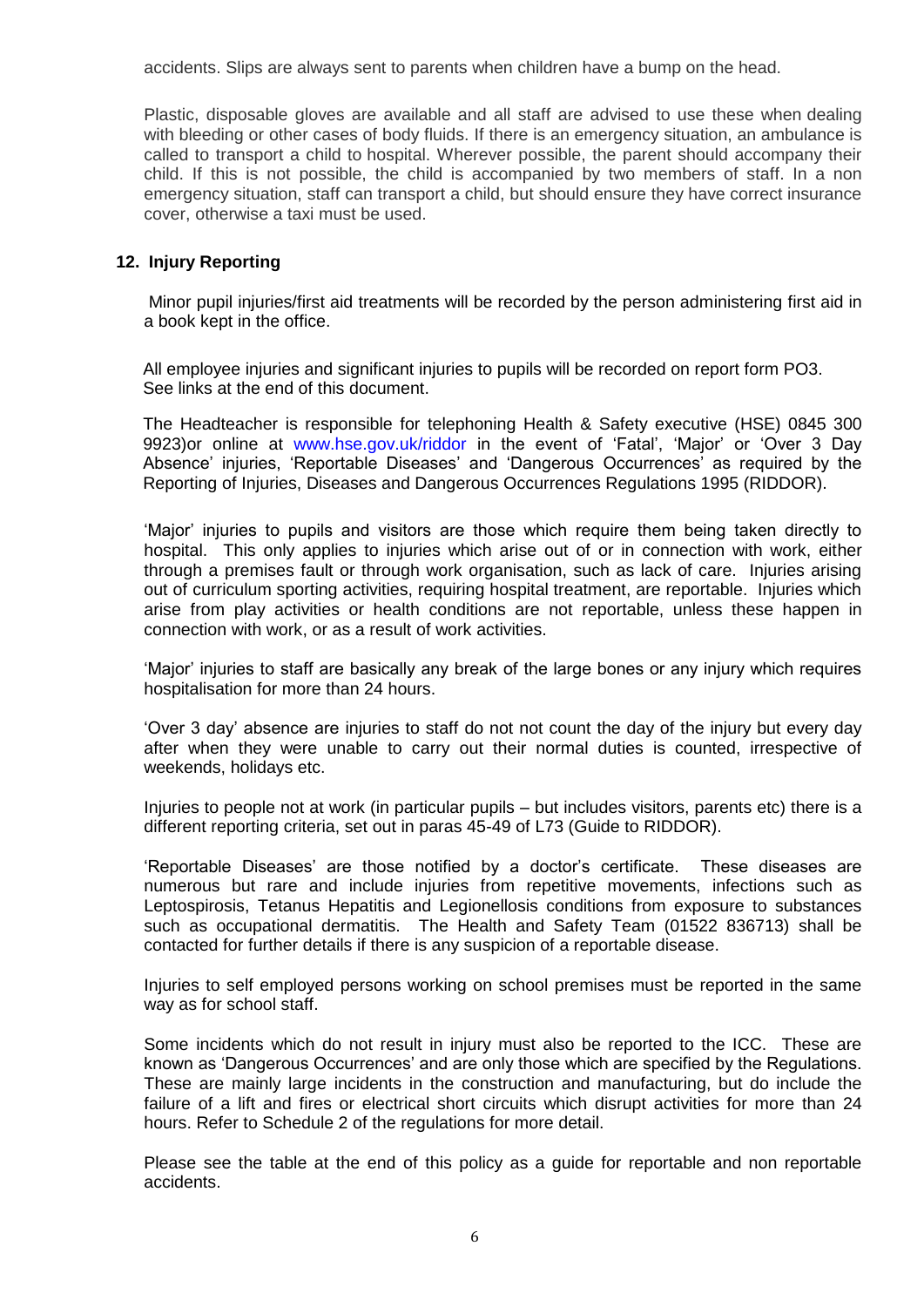#### **13. Medicines in School**

Administering medicine to pupils during the school day should only occur when it is not possible for parents to come in and administer it. On these occasions, a form must be completed and signed by the parent prior to any medicines being given.

If a child becomes ill during the school day and parent permission is given over the phone to give calpol/nurofen/allergy medicine, then the parent must come in and sign a form when they next visit school.

These forms will be kept in the medicine cupboard and the Office Assistant is responsonsible for ensuring they are signed by parents for **all** medicines administered.

#### **14. Pupils engaged in off-site activities and school trips**

All activities of this kind must be undertaken with adequate supervision for the type of activity in question. Where parents are used to help on these activities, they should be made fully aware of safety precautions before helping out.

Pupils who are involved in off-site activites must be given full and clear teacher instructions and safety procedures and potential hazzards. First aiders and first aid equipment must be taken on these activities.

Risk assessments must be completed for all types of off-site activties and trips. All staff must ensure that they are fully complying with the Lincolnshire County Council Policy and conditions relating to insurance and advanced notification of visits.

Risk assessments for residential visits should be approved by the Headteacher and the local authority. Standard Operting procedures (SOP's) and Codes of Practice are available to ensure the safety and well-being of all.

#### **15. Closure of School**

A decision to close the school will be made by the Headteacher by 8am on the day to give as much notice as possible to parents before the start of the school day. Parents will be notified by Parentmail and staff will be notified using the contact information sheet. Staff should ensure that their contact details are up to date and to notify the School Business Manager of any changes.

When a decision has been made to close the school due to severe weather conditions, it is imperative that children are cleared from the school as soon as possible. Parents will be contacted as above to inform them and to request that they collect their child/children. No child will be allowed to go home alone unless permission has been given by parents/carers.

Staff will remain in school until all pupils have gone.

#### **16. Manual Handling**

The Headteacher will assess all manual handling operations (lifting loads, lowering loads, pulling, pushing, carrying etc). Wherever possible manual handling operations will be eliminated. If this is not possible then suitable arrangements will be made to reduce the risk of injury.

Manual handling equipment will be provided if nececessary and the relevent staff will receive training if applicable.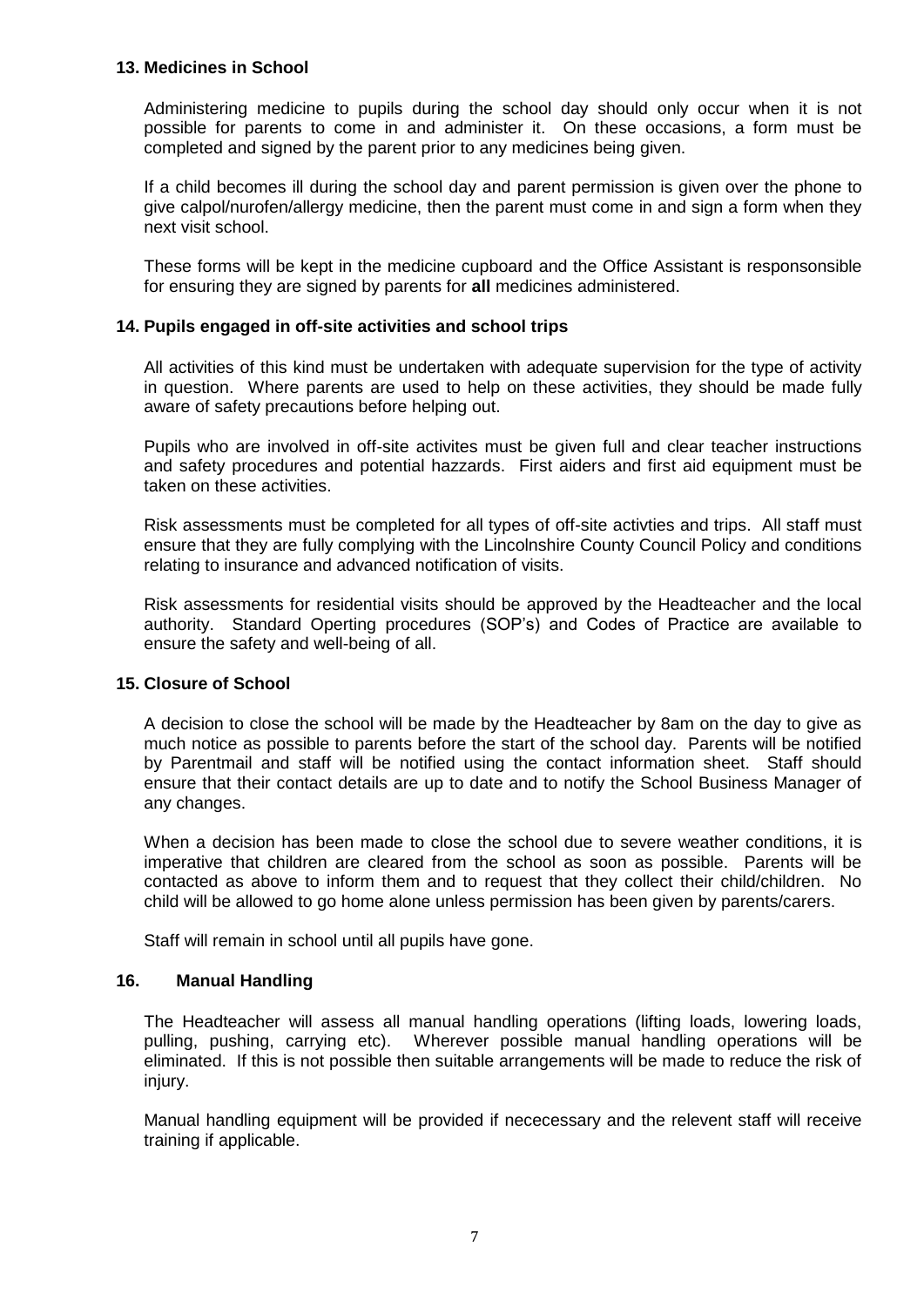# **17. Control of Substances Hazardous To Health (COSHH)**

The Headteacher will ensure that all work involving hazardous substances has been assessed. The assessment must be formally recorded where there is significant risk to health. The Headteacher will ensure that the relevent safe systems of work, appropriate control measures and monitoring systems are in place and working. The individual departmental arrangements for dealing with COSHH can be found on the Health and Safety Executive website.

Training and guidance will be provided to any staff dealing with hazardous substances.

# **18. Premises Management**

The Site Manager is responsible for using all cleaning chemicals in accordance with the manufacturer's instructions. Full product information, safe working methods and COSHH assessments have been provided for all products used within school.

The Site Manager is responsible for storing cleaning materials in a safe manner and locked away out of the reach of children. The Site Manager's office has a lock on which can only be opened with a key code. **This room will be kept locked during the school day**. Cleaning materials will not be left in classrooms, communal or toilet areas.

The Site Manager is responsible for the maintenance of floor surfaces to ensure there are no tripping hazards or slippery surfaces. In the event of the floor surface becoming dangerous, it must be reported to the Headteacher immediately.

Weekly walks around site are carried out by the Headteacher, Site Manager and School Business Manager. Any areas for improvement or actions required for the premises are noted and actioned.

# **19. Behaviour relating to practical activites**

- The movement of children carrying scissors, craft tools and needles must be carefully controlled
- Care must be taken in the selection of tools being used: these must be appropriate to the age and ability of the pupils using them
- All tools must be kept under strict teacher issue and control
- Use of saws etc must form part of an initial training programme before careful and controlled issue
- Safe storage arrangements must be made for school tools
- Care must be taken in selection of glues for practical tasks
- Staff must ensure pupils wash their hands after any craft session

#### **20. Behavioiur linked to physical activities**

- The setting out and putting away of PE and games apparatus should be taught/revised during the first teaching session of a unit of work
- Adequate supervision must be maintained whilst children are changing for swimming. Pupils must be made fully aware of the need to walk carefully in the pool area to avoid slipping. The wearing of jewellery including earrings is forbidden for swimming.

#### **20 Local Monitoring of Performance and Review**

Regular monitoring of the policy is the responsibility of the Governing Body and the Headteacher. This will include analysis of the accident book and first aid logs to identify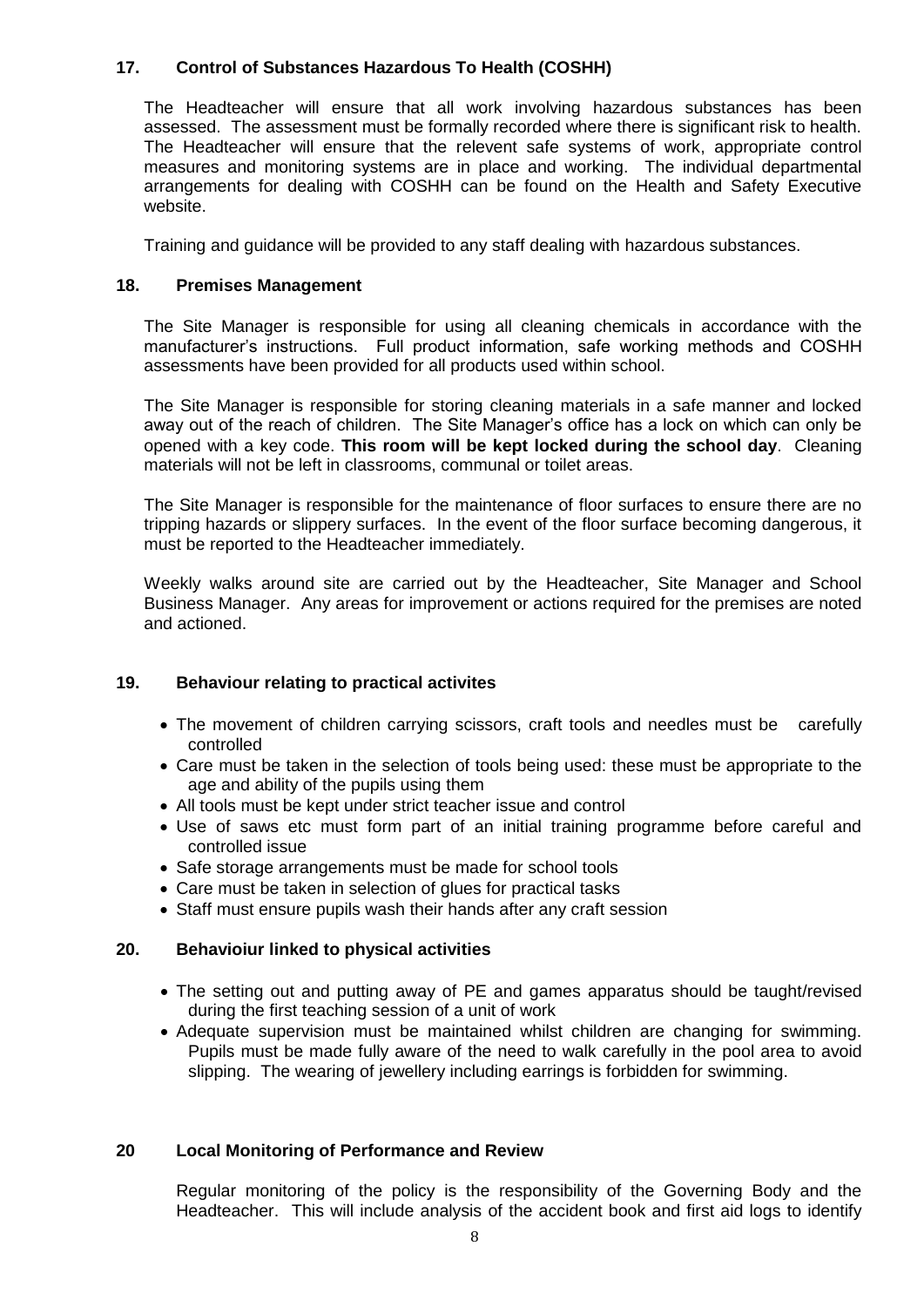any patterns forming and to consider what adjustments need to be made.

The Headteacher and Governing Body will carry out a safety inspection of the premises at least once a year. Regular monitoring of the safety within the school will be carried out by the Site Manager and Headteacher.

#### **21. Grievance and Disciplinary**

All matters concerning health and safety matters will be dealt with under the standard grievance and disciplinary procedures as laid down in the appropriate terms and conditions of employment.

#### **22. Review**

The Governors and Headteacher will review the school Health and Safety policy in line with the Workplace (Health, Safety and Welfare) Regulations 1992.

The Headteacher, Site Manager and School Business Manager will produce a rolling programme of improvements which will ensure the school meets the standard under these regulations and any other relevent guidelines. This will be ensured by regular site walks, regular review of the accident book, and reporting of any health an safety concerns by staff.

#### **23. Statutory Notices**

A 'Health and Safety Law' poster is located in the staffroom.

#### **24. Employee Induction Procedures**

The capabilities of all new staff with regard to their own health and safety and that of pupils in their care will be taken into account before employment starts. Adequate information and training will be given to ensure that they are aware of the school's health and safety arrangements, particularly:

- evacuation procedures
- first aid and injury reporting arrangements
- any other relevant emergency procedure

#### Useful Links:

The LCC incident reporting [webpage,](https://owasfsm.lsn.lincs.sch.uk/owa/redir.aspx?C=7gZH5eYRp0CV3pIDg-NH7kGEA9372tMIhBPDR8eVQ76MEwM_6-z2Ke8MC2MiLYR5c-pk992157E.&URL=http%3a%2f%2fwww.lincolnshire.gov.uk%2fjobs%2fmanuals%2fhealth-and-safety-manual%2faccident-reporting%2fg4-reporting-of-work-related-injuries%2fincidents-and-cases-of-ill-health%2f47623.article) this contains the G4 policy, user guidance for the new on-line system, RIDDOR [guidance.](https://owasfsm.lsn.lincs.sch.uk/owa/redir.aspx?C=7gZH5eYRp0CV3pIDg-NH7kGEA9372tMIhBPDR8eVQ76MEwM_6-z2Ke8MC2MiLYR5c-pk992157E.&URL=http%3a%2f%2fwww.lincolnshire.gov.uk%2fjobs%2fmanuals%2fhealth-and-safety-manual%2faccident-reporting%2fg4-reporting-of-work-related-injuries%2fincidents-and-cases-of-ill-health%2f47623.article)

#### A direct link to the PO3 on-line [system](https://owasfsm.lsn.lincs.sch.uk/owa/redir.aspx?C=7gZH5eYRp0CV3pIDg-NH7kGEA9372tMIhBPDR8eVQ76MEwM_6-z2Ke8MC2MiLYR5c-pk992157E.&URL=http%3a%2f%2fsbsmims.net%2fmims_health-safety%2fjg23%7ekp44-zx72%2fLINCC%2f)

#### **Policy reviewed: May 2021**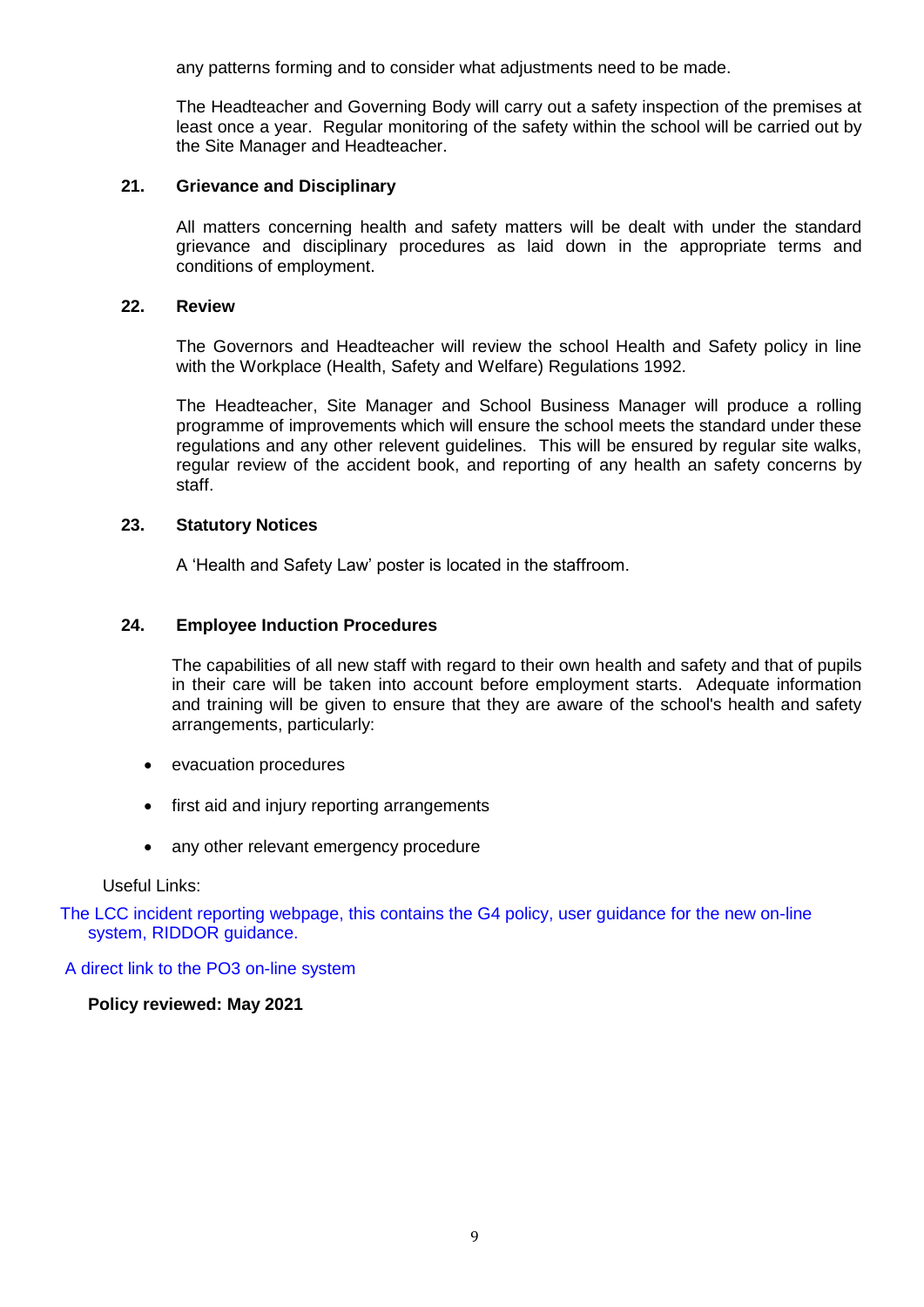# **ST FAITH AND ST MARTIN CE JUNIOR SCHOOL**

# **ACCIDENT / INJURY RECORD SHEET**

| (please circle)                                                    |      |
|--------------------------------------------------------------------|------|
| <b>Pupil / staff / visitor</b>                                     |      |
| <b>LOCATION OF INCIDENT: (Please circle)</b>                       | time |
| Classroom / playground / corridor / toilets / hall                 |      |
|                                                                    |      |
| What happened? (include the cause and nature of accident / injury) |      |
|                                                                    |      |
|                                                                    |      |
|                                                                    |      |
|                                                                    |      |
| <b>Treatment given:</b>                                            |      |
|                                                                    |      |
|                                                                    |      |
|                                                                    |      |
|                                                                    |      |
| Parent telephoned Y/N                                              |      |
| Note sent Y/N                                                      |      |
|                                                                    |      |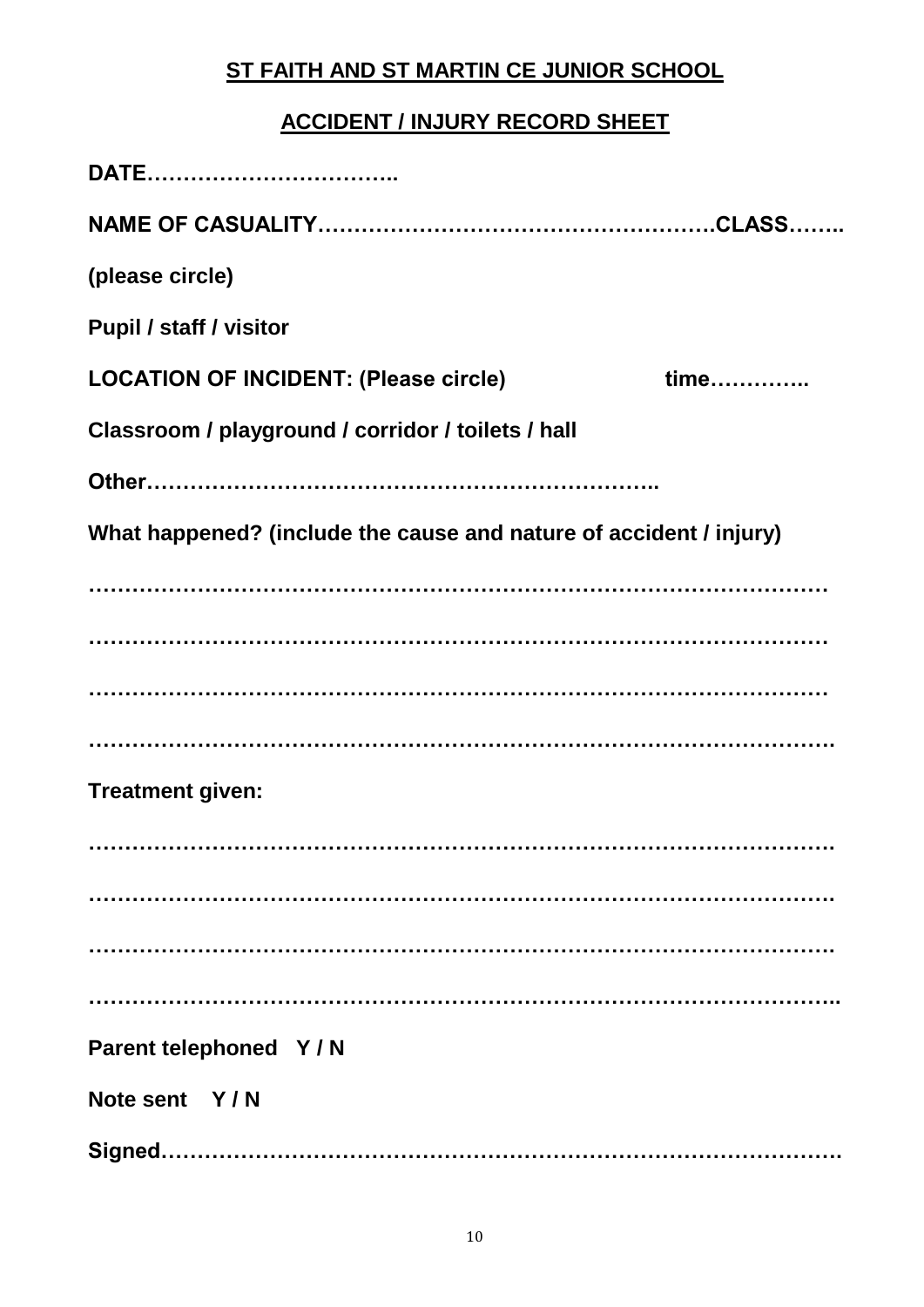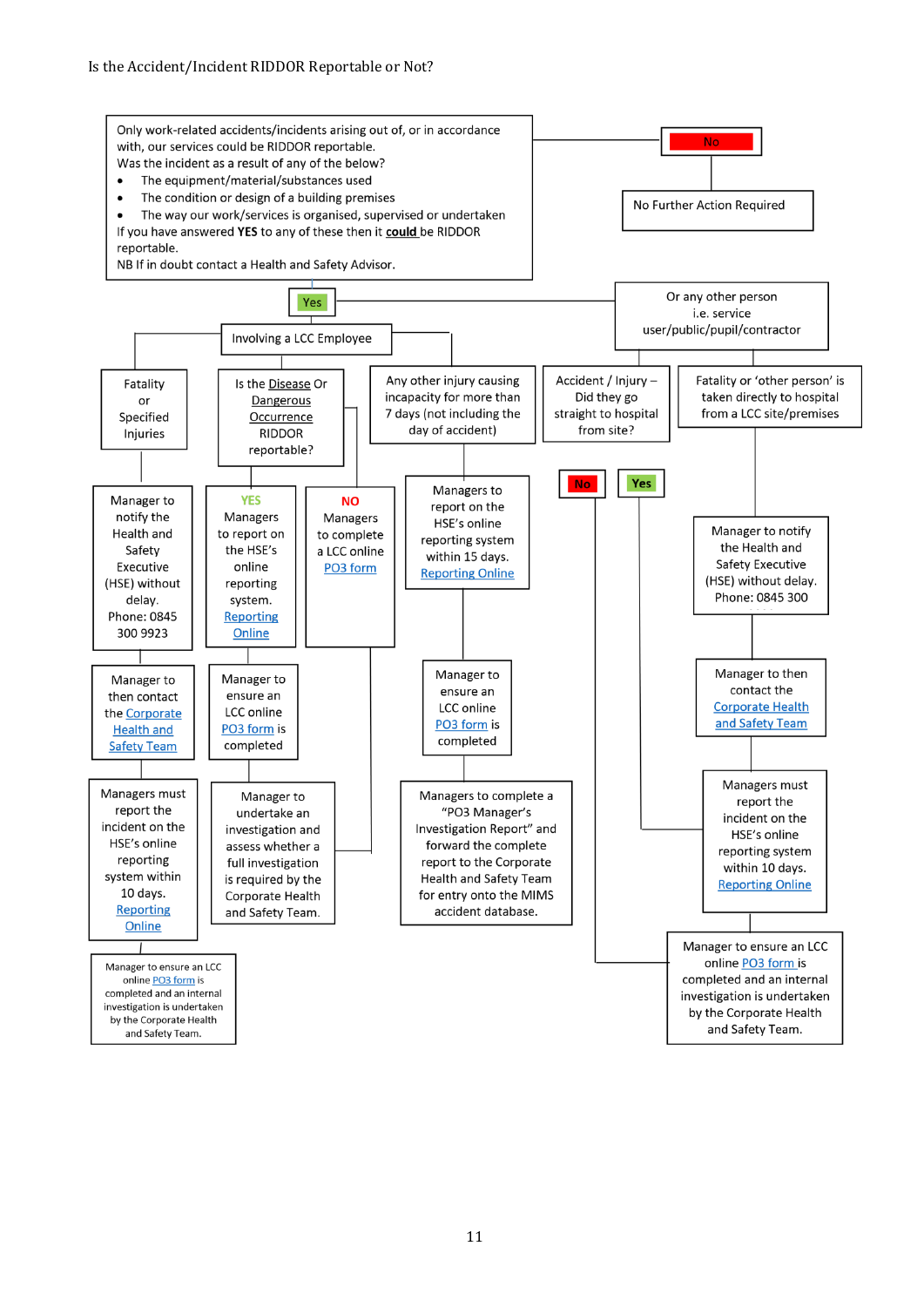| <b>Area/Activity</b><br><b>Carried out by</b><br>Assessment<br><b>Date</b><br>Number<br><b>Hazard</b><br><b>Existing controls</b><br>Is Risk<br>Who<br>controlled?<br>might be<br>control the risk<br>harmed<br>Yes/No | <b>Significant Findings of Risk Assessments</b> |  |  |  |                                    |  |  |
|------------------------------------------------------------------------------------------------------------------------------------------------------------------------------------------------------------------------|-------------------------------------------------|--|--|--|------------------------------------|--|--|
|                                                                                                                                                                                                                        |                                                 |  |  |  |                                    |  |  |
|                                                                                                                                                                                                                        |                                                 |  |  |  | If 'No' what action is required to |  |  |
|                                                                                                                                                                                                                        |                                                 |  |  |  |                                    |  |  |
|                                                                                                                                                                                                                        |                                                 |  |  |  |                                    |  |  |
|                                                                                                                                                                                                                        |                                                 |  |  |  |                                    |  |  |
|                                                                                                                                                                                                                        |                                                 |  |  |  |                                    |  |  |
|                                                                                                                                                                                                                        |                                                 |  |  |  |                                    |  |  |
|                                                                                                                                                                                                                        |                                                 |  |  |  |                                    |  |  |
|                                                                                                                                                                                                                        |                                                 |  |  |  |                                    |  |  |